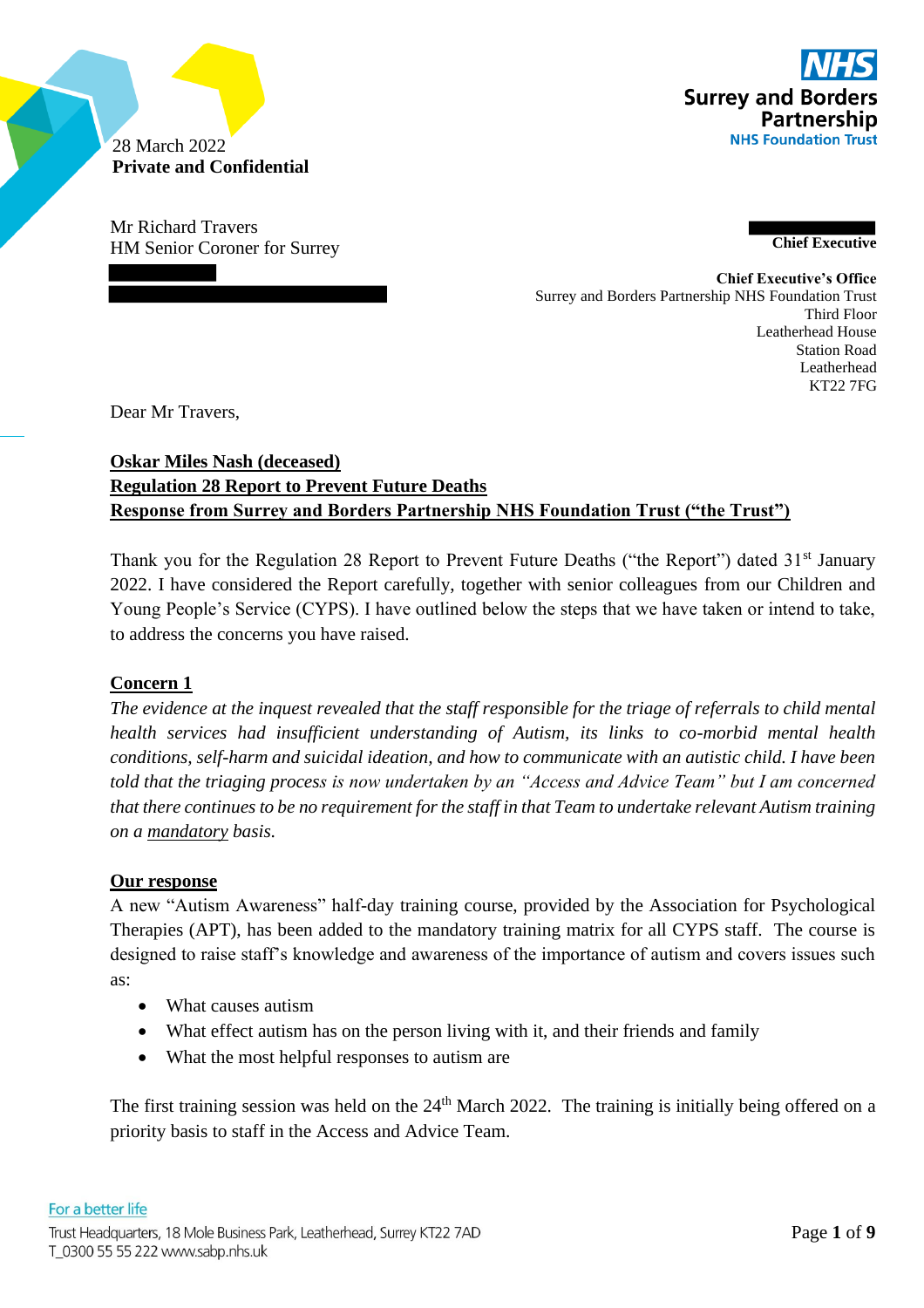As an interim measure, while the "Autism Awareness" training is being rolled out, the document "Supporting autistic children and young people through crisis" (see **Appendix 1**) has been shared with all CYPS staff in the Trust. It is mandatory for all CYPS staff to sign to confirm they have read this document. The document is also going to be shared across the Alliance and a method is being developed to collect assurance that all Alliance staff have read it.

### **Concern 2**

*The evidence at the inquest revealed that, despite a series of referrals to child mental health services over many years, Oskar Nash never received the clinical assessment he needed. I have been told that the system now in place ought to result in a child such as Oskar being seen and assessed by a clinical team. I am satisfied that the introduction of the Access and Advice Team, in the context of the new Mindworks service, is intended to ensure that a referred child's needs are properly identified and met.* 

*However, on the basis of the evidence I heard at the prevention of future deaths hearing, including from a special needs school which has experience of referring its pupils, I am concerned that there is an ongoing risk that some referrals may be inappropriately closed (for example because the child, at an early stage, declines to engage) or inappropriately referred to non-clinical partner agencies. In this context, I am concerned that there is a lack of specific monitoring of what proportion of referred children reach a clinical team and the extent to which the outcomes match the expectations of the referrers (so that any ongoing "barriers" in the system, which may be preventing proper access to the clinical teams, can then be identified and eliminated).*

# **Concern 3**

*The evidence showed that a referral to the child mental health services is triaged initially as being crisis, urgent, priority or routine. The criteria for crisis, urgent and priority referrals are specific and narrow and, consequently, the great majority of referrals are categorised as routine. I have been told that the routine referrals are automatically categorised as "low risk". I am concerned about this as it is clear from the evidence that a child may not meet the criteria crisis, urgent or priority but, like Oskar Nash, may nevertheless be at a high or medium risk of harm. The Trust is currently receiving a high volume of referrals and so there is a considerable waiting time for its "routine" cases to be addressed. It seems inevitable, therefore, that there are children in this category who have been wrongly assumed to be at low risk of harm but who, in fact, face a high risk of harm which is currently unrecognised and unmanaged.*

#### **Response**

Concerns 2 & 3 are addressed below. A summary of the referral process is provided, followed by responses to specific concerns raised above.

#### *Summary of how the Access and Advice Team process referrals*

The Trust's Access and Advice Team (AAT) provides a point of access to Mindworks Surrey and ensures that there is consistency of referral management, clinical screening and triage services. Referrals (now called 'requests for support') can be made by any professional working with a child or young person.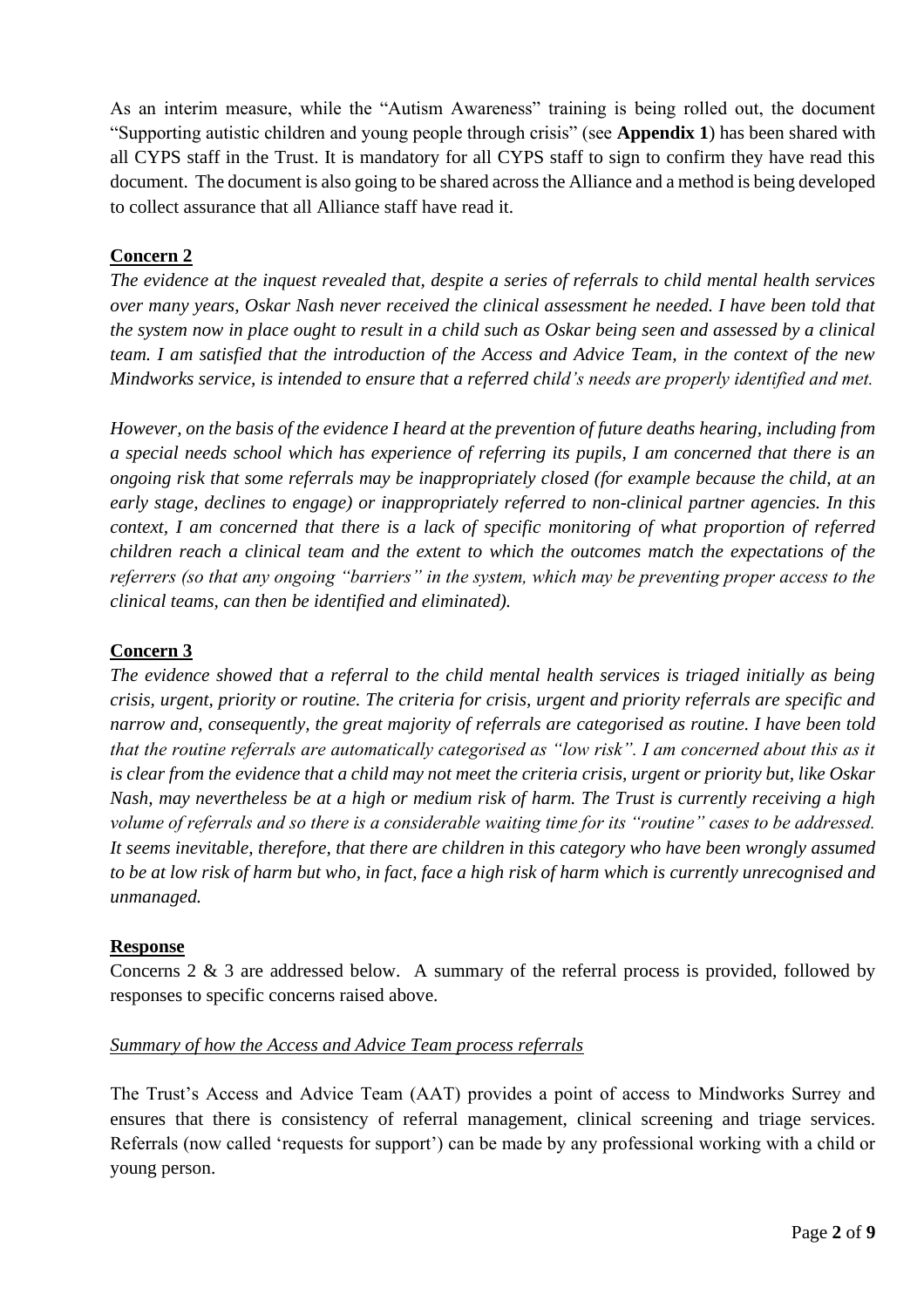All referrals into the AAT are screened within one hour of receipt (during AAT operational hours) to ensure the urgency of referrals is identified and fit within the AAT's criteria. It is at the point of screening that the referrals are categorised as emergency, urgent or routine. The Trust recognises and is keen to impress that "routine" or "low risk" referrals do not mean "no risk" – all referrals will have associated risk, and the decision to screen a referral as "routine" is not taken lightly.

Routine referrals are then triaged; it is at triage that the referral is processed and allocated to a suitable provider. It is the Trust's aspiration that routine referrals are triaged within ten days of screening, however due to the volume of referrals received by the service, this target is currently not being met. As part of the triage process, a 'discovery conversation' is held with the child / young person and their family. Discovery conversations are a semi structured approach to identifying concerns, risks and goals from the child / young person's point of view and where their needs might be best met.

If a routine referral has been waiting for over four weeks to be triaged, then it is now subject to a harm review. The child/young person and/or their family will be contacted as part of this, and there will be a conversation about what the current situation is and whether there are any increased risks. Following this review, the referral with either be categorised as being suitable and safe to remain in the routine referral waiting list, with safety netting advice being provided. Alternatively, if the risks have escalated, the referral will be triaged immediately and then referred on to an appropriate service.

If the referral remains on the routine waiting list to be triaged, then it will be reviewed every four weeks, until the referral is triaged. Routine referrals are currently typically triaged within five to eight weeks. At times of high demand, additional weekend hours are being offered to clinicians who can assist with processing routine referrals.

The screening and triage of referrals is undertaken by a team of experienced clinicians who look at a number of factors including the expectations of the referrer and the information in the referral. They then cross check this back with the family and/or referrer when they are planning how the referral will be processed.

The workforce is structured to provide a supportive, multi-disciplinary team approach with shared accountability and responsibility for clinical case management. Clinical advice is sought from senior clinical and medical colleagues, clinical specialists and community team clinicians to further support the clinical integrity of triage decision making where required.

Where a child or young person doesn't want to engage with treatment this presents a challenge, particularly where the care and treatment cannot be provided without the engagement of the child or young person. Overriding a child or young person's refusal needs to be carefully weighed against the benefits of treatment and developing a therapeutic relationship or preventing the child or young person from becoming mistrustful of professionals.

Where appropriate, the Trust can employ its Assertive Outreach Team to support difficult to engage young people. The Trust can also reach out to schools, parents and other system wide partners. Joint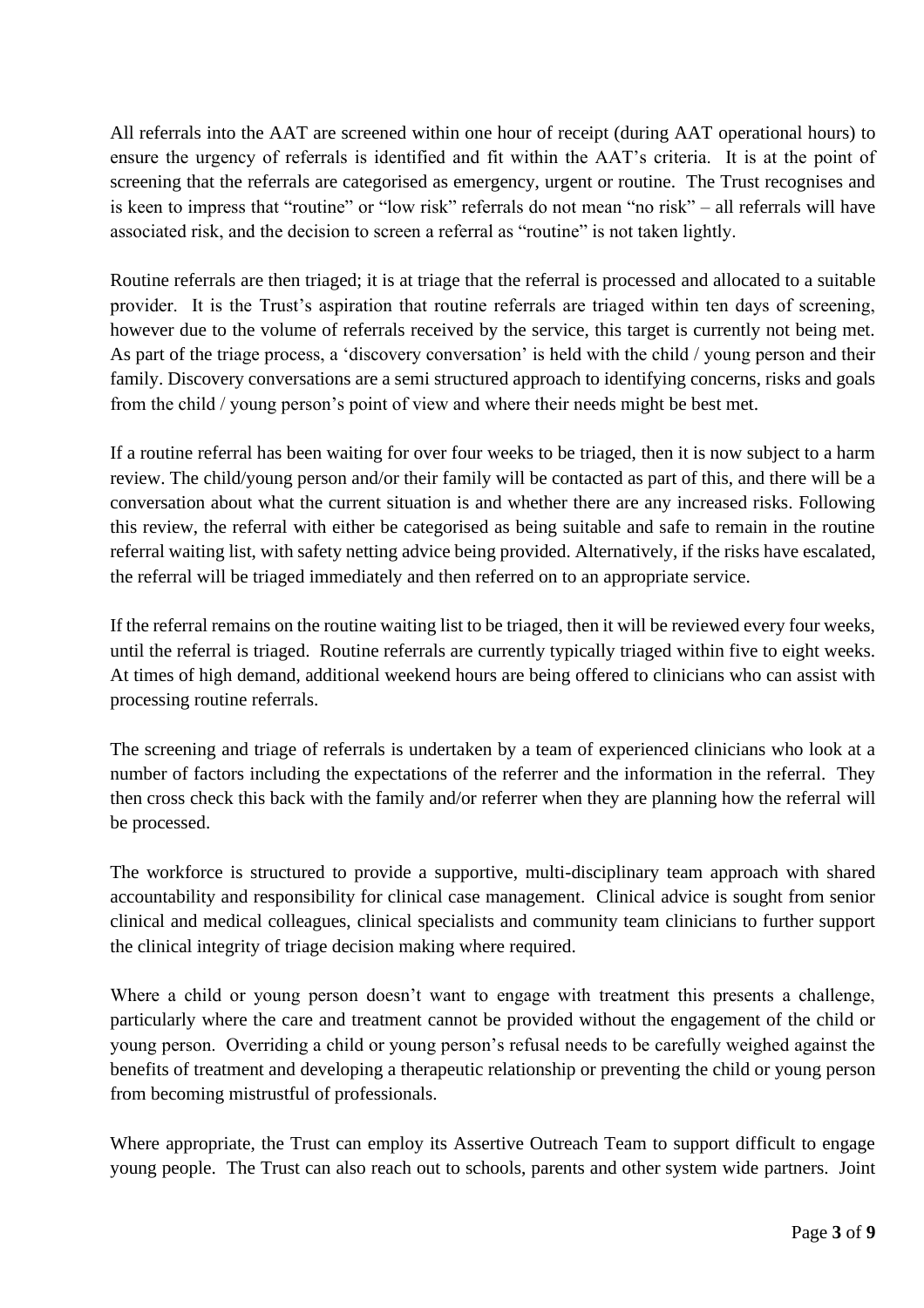working arrangements mean that where a child or young person receives care from a partner agency, support can also be provided by CAMHS if this is indicated.

The CYPS Standard Operating Procedures are being reviewed to ensure that staff are guided to consider safeguarding and liaising with the Surrey County Council c-SPA where children refuse to engage with care and treatment, record their competence and capacity (where applicable) to consent, and consider if the threshold for providing treatment in their best interests or under the auspices of the Mental Health Act is met; and that this is recorded in their records.

Consideration of risks identified in other areas of the system is essential as risks escalating in other parts of the system can elevate the overall risk and might support more paternalistic decision making. The AAT are now able to access the Surrey Care Record, this provides an opportunity for wider sharing of risk information.

#### *Some referrals may be inappropriately closed*

Referrals will only be closed to the AAT without providing an onward referral in exceptional circumstances. This would typically be where the parent or carer does not engage in the triage process. Before a referral is closed a letter is sent to the parent / carer and the child / young person's GP, this provides the number to call should they wish to continue with the triage process, or if their circumstances change. Therefore, no referral is closed without the Trust having engagement with the GP and providing the parent / carer with information on how to get support if their circumstances change. Where there is no engagement from the parent or carer, a safeguarding referral must be considered.

If a child / young person doesn't engage in the triage process the AAT will liaise with their parent / carer and partner agencies (for example their school) to gain further information and establish the best way to support their needs. If there are no risks identified after making these enquiries, and speaking to the referrer, that indicate that assertive outreach support or a Mental Health Act assessment is required, it is likely the referral would be closed at that stage.

It is important that referrals are not held open indefinitely while attempts to contact parents are made, as this can create an inaccurate perception that the person is receiving support from secondary mental health services.

There is also clinical oversight of the decision making provided by staff in the AAT, which is provided by the Service Manager and Lead Clinician. Staff are supported to raise queries or concerns during the working day and also though supervision.

#### *Some referrals may be inappropriately referred to non-clinical partner agencies*

The significant changes that have been made to the AAT triage process (for example discovery conversations) will significantly reduce the risk of an inappropriate referrals being made.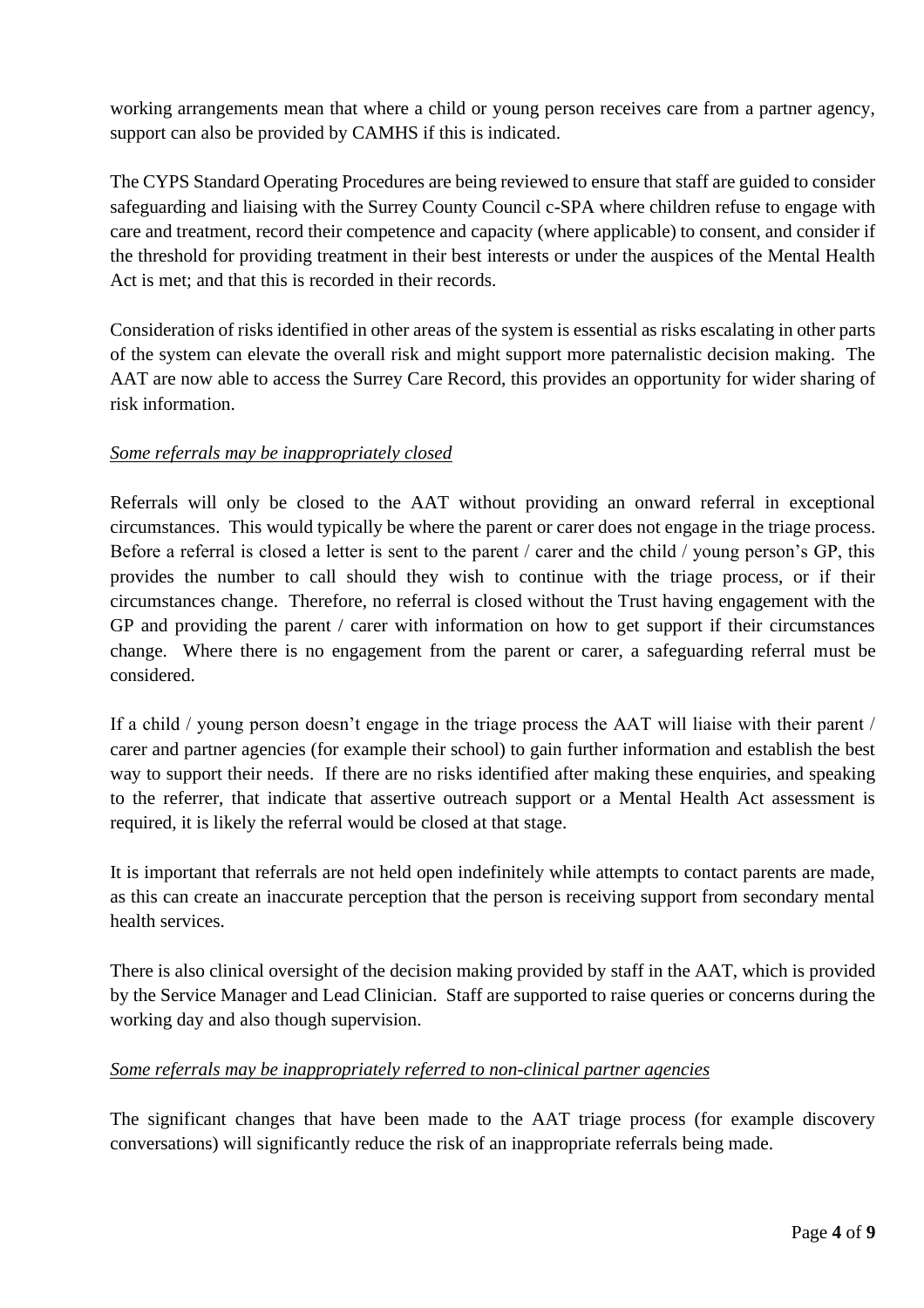If a referral is made to a partner agency and the circumstances of the child / young person have changed, or the partner agency does not feel able to meet the child / young person's needs, the referral can then be sent back to the AAT to be re-screened.

Where there is an escalating need identified by a partner agency there is also a professionals' line, which allows the partner to call the CAMHS community team duty worker directly for advice. Where appropriate, the child/young person can then be opened to the community team directly.

# *There is a lack of specific monitoring of what proportion of referred children reach a clinical team*

'Clinical team' is understood to refer to a CAMHS service provided by the Trust.

The Trust monitors the total number of referrals that are received by the AAT and the number of referrals that are subsequently referred onto clinical teams, these are:

- Neurodevelopmental Pathway
- Community CAMHS and Primary Mental Health Teams
- Crisis Intervention Services including Hope and Extended Hope
- Learning Disability Service
- Eating Disorder Service
- Care Experienced Services

In addition, in the monthly Executive Finance, Contracts, Quality and Performance Accountability Committee, all referral activity to both clinical and non-clinical teams is reviewed.

# *There is a lack of specific monitoring of the extent to which the outcomes match the expectations of the referrers*

When referrals are made, the referrer and family will have expectations of what treatment should be provided. Through triage, we refine our understanding and match our support in line with the child / young person's emerging need(s). Treatment goals are then established and the effectiveness of interventions are measured against outcome measures.

An example case study of this is provided below: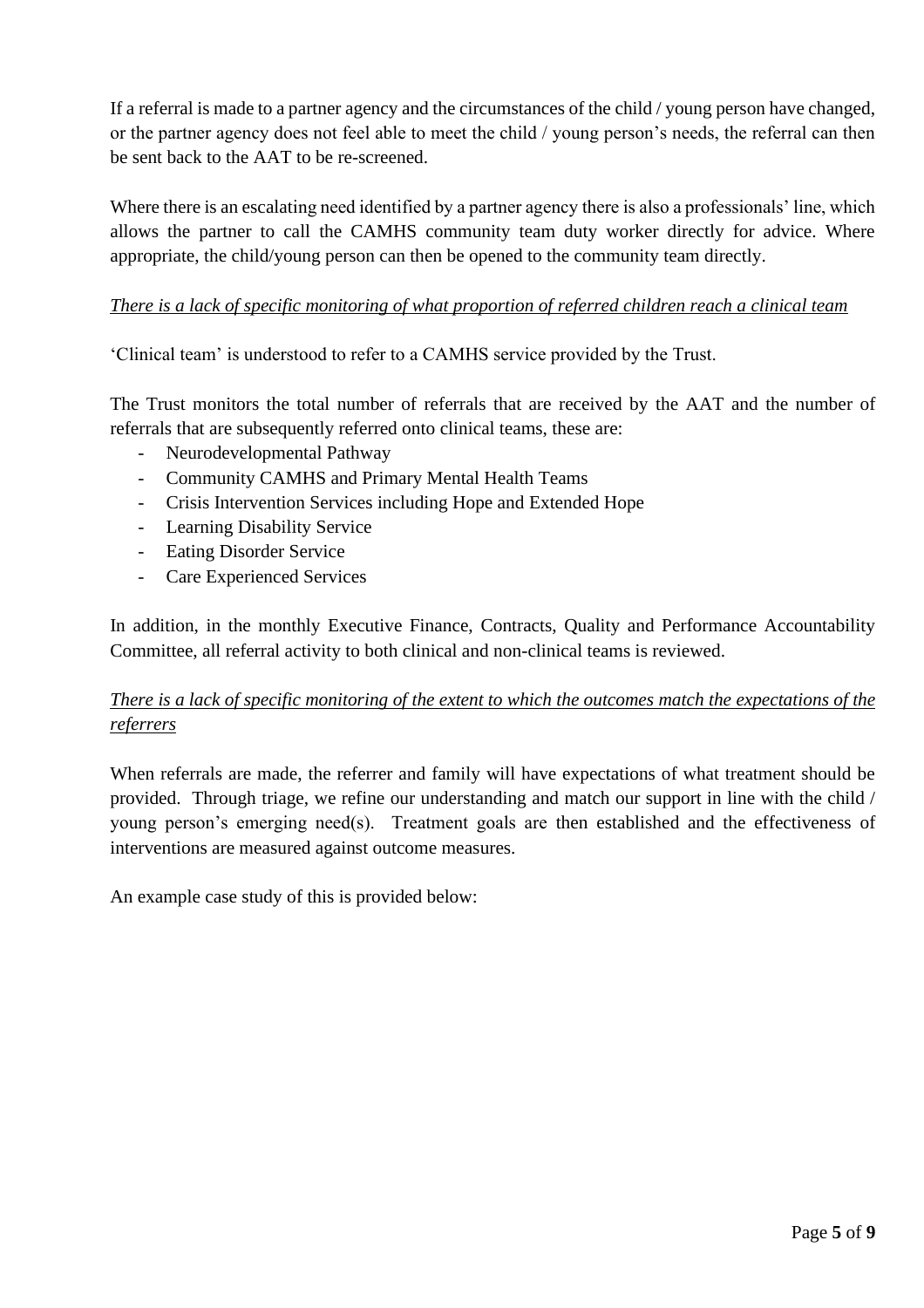

#### **Case Study**

#### **April to September 2021 – Wellbeing Coordinator support**

The young person was referred to the Community Wellbeing Team in April 2021 from the Access and Advice Team to receive support with anxiety, feeling overwhelmed with emotions, struggling to cope with change, feeling different and insecure. After an initial discovery conversation with Mum via Zoom and then a further conversation with Mum and the young person face to face, it was identified that longer-term emotional wellbeing support was needed. The young person and their parents were presented with the different support options available to them, and they chose a referral to the Y's Girls mentoring programme and one to one sessions with a Wellbeing Coordinator whilst waiting for the mentoring to start.

One to one sessions started in June 2021 and these sessions covered a number of different areas such as friendships, asking for help and making mistakes, emotional regulation, negative thinking and managing uncomfortable thoughts and feelings. 'Bear Feelings Cards' were used to explore emotions; a story about worries and a 'traffic light toolkit' for managing emotions, affirmations and activities to boost self-esteem. During the penultimate session, the young person said that she has "become better at coping with things" and feels "more confident." She said that she felt "nervous and overwhelmed before" but now she feels "better at handling things." She will shortly transition to support from a Y's Girls mentor for approximately 12 months.

Throughout the treatment process staff endeavour to provide the referrer and GP with updates on the child and young person's progress. When treatment is completed the referrer and the GP are provided with a summary of the treatment provided and the outcome.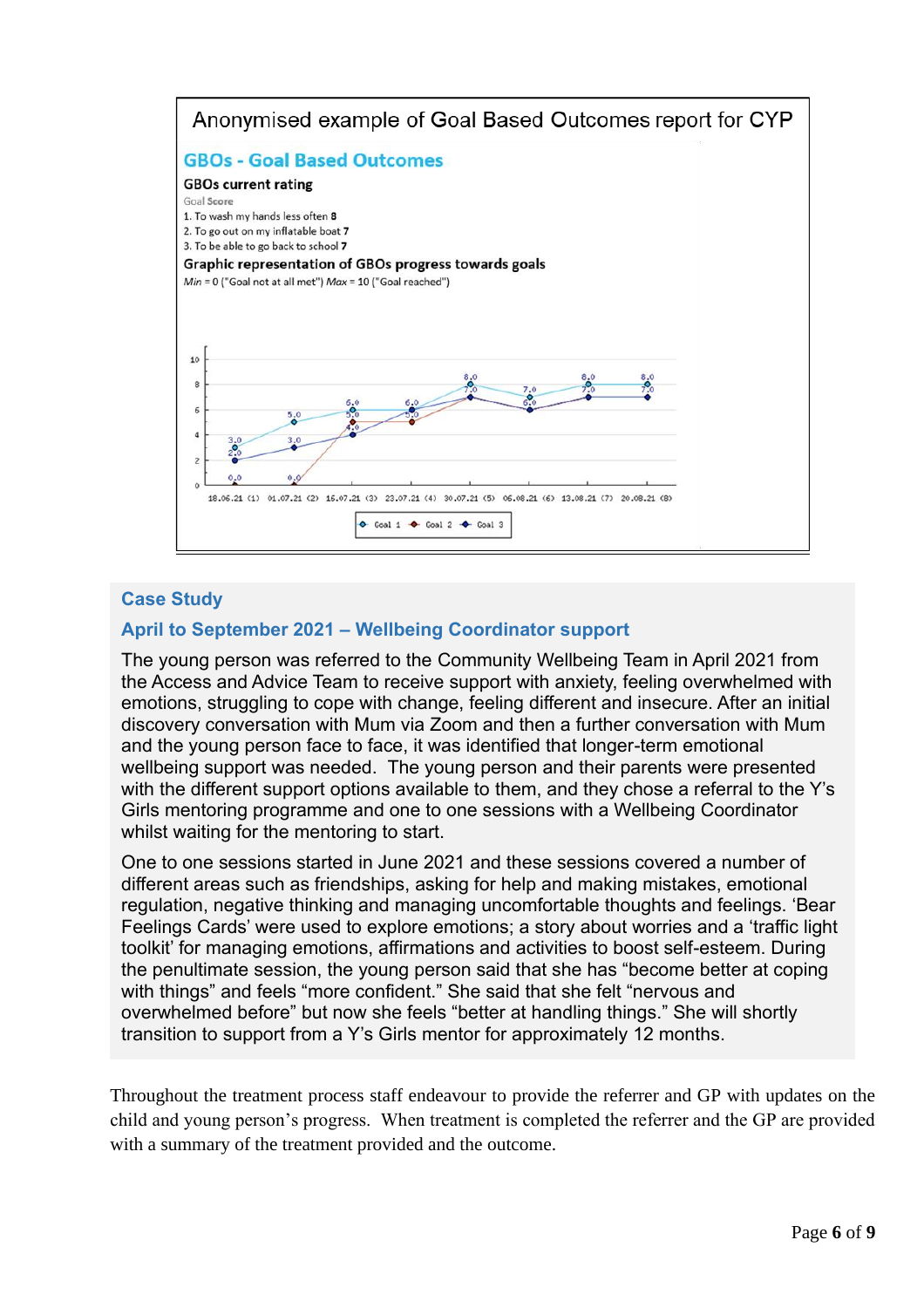The Trust also receives feedback from the child / young person and their parent / carer through its Patient Advice and Liaison Service in the form of compliments and complaints, Your Views Matter (this is a feedback questionnaire that can be provided for completion at any point in a person's treatment journey, feedback is reviewed bi-annually at the Quality and Operations Board), and Family Voices Surrey (who obtain feedback from families with children who have a neurodevelopmental need and are stakeholders in commissioning and contract review for the MindWorks Alliance).

*I have been told that the routine referrals are automatically categorised as "low risk". … It seems inevitable, therefore, that there are children in this category who have been wrongly assumed to be at low risk of harm but who, in fact, face a high risk of harm which is currently unrecognised and unmanaged.* 

The AAT Triage Scale definitions are currently based on the [Mental Health Triage Scale.](https://ukmentalhealthtriagescale.org/uk-mental-health-triage-scale/) The term low risk is adopted from this and is commonly used nationally in Children and Young People's services.

The MindWorks Standard Operating Procedure manual provides guidance to staff on how to grade referrals. It is only where the child / young person has been assessed as being at low risk of serious self harm or suicide, and there are clear protective factors in place, that referrals are screened as being 'Routine / Low Risk'.

Harm reviews are undertaken every four weeks for referrals that have not yet been triaged and families are given advice on how to inform the AAT if they have any concerns or their circumstances have changed. In addition to this, should further information be received at any time, this will cause the priority of the referral to be reviewed.

NHS England is currently reviewing risk assessment and is intending to develop a best practice guide for clinical risk assessment by the end of 2022.

# **Concern 4**

*I was told that the Standard Operating Procedure manual for the triage of referrals to children's mental health services is to be updated to reflect the Trust's new working practices but that this has not yet been done. I am concerned that important changes to the system of work (for example, the vital requirement that a referred child's records are reviewed before any triaging decision is made and the child/family are spoken to) are not yet established in written guidance.* 

# **Response**

The Trust's Standard Operating Procedure manual has been updated to reflect the new working practices; this was signed off on the  $15<sup>th</sup>$  March 2022.

# **Concern 5**

*The evidence at the inquest showed that the clinicians who were responsible for ensuring that Oskar Nash's medical conditions, including his risk of self-harm and suicide, and his consequential needs, were properly and sufficiently recorded in his Education, Health and Care Plan, failed to do so; this was in part because they did not fully understand their role and obligations in this regard.*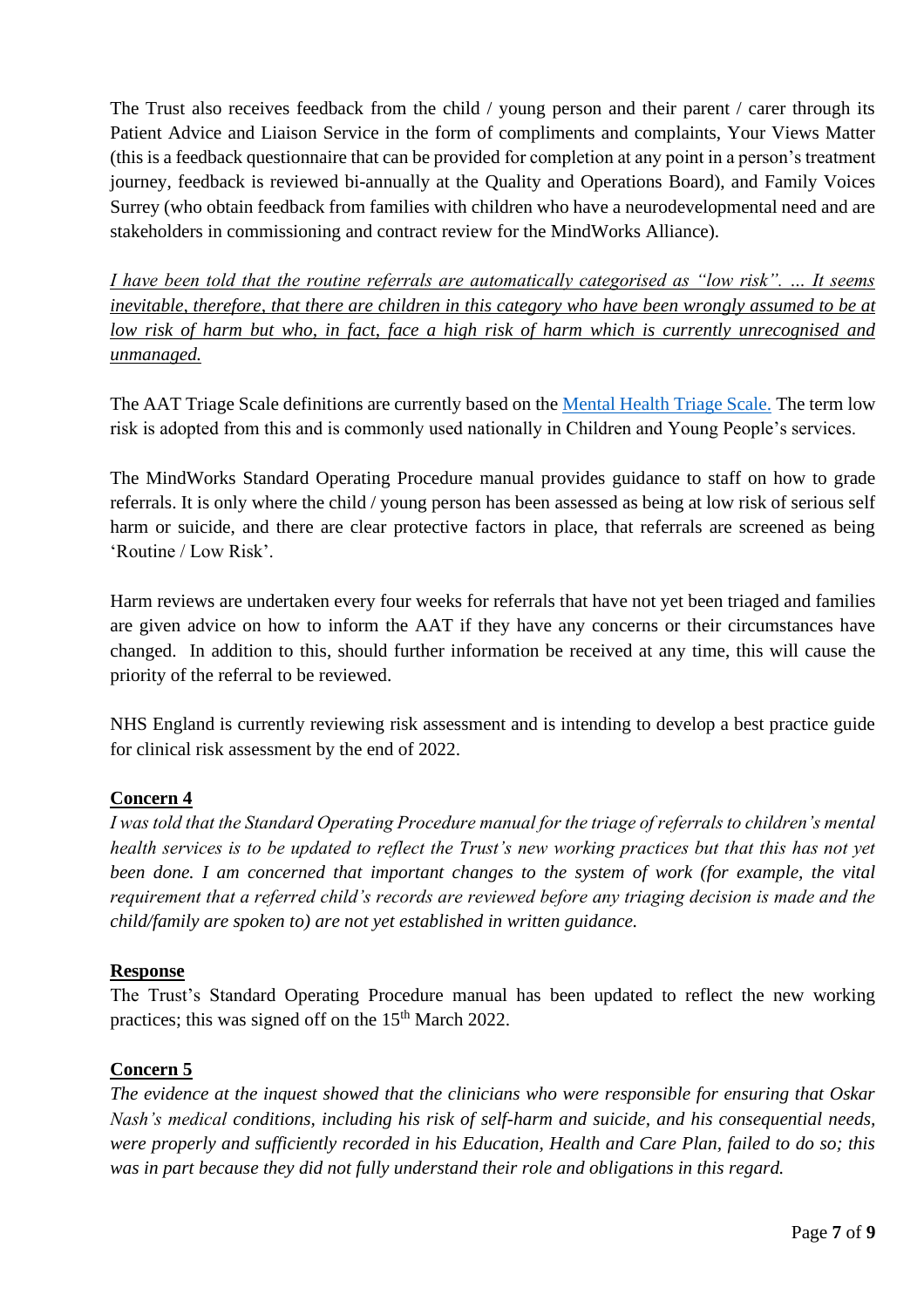*On the basis of the evidence at the prevention of future deaths hearing, I am concerned that there continues to be a lack of understanding amongst the clinicians currently providing medical advice as part of the EHCP process as to their role in that process. I am further concerned that there is in place no programme for the training or monitoring of these clinicians in relation to these responsibilities.*

#### **Response**

#### *Summary*

Any healthcare professional can be asked to provide medical advice for EHCPs. Advice sought from the Trust can be provided by clinicians from Developmental Paediatrics and / or CAMHS.

#### *Training*

All Developmental Paediatrics new starters have induction on EHCP advice. CPD sessions are then provided on a monthly basis and these will include training on EHCPs where there are changes or learning to be shared.

All CAMHS staff are provided with regular training / refreshers on the completion of EHCPs. The opportunities include weekly team business meetings, MDT discussions, case discussions and supervision, management supervision provided to doctors, monthly CAMHS doctors meetings. In addition to this the Designated Clinical Officers (DCOs) provide ad-hoc training opportunities for staff.

#### *Monitoring*

Local Authority DCOs are employed by Clinical Commissioning Groups (CCGs) and have a specific role focused on special educational needs (SEN). They help CCGs oversee the care and treatment that is given to SEN children and give guidance on completion of EHCP documents and support EHCP tribunals.

These DCOs meet with the Trust's medical advisors (who provide quality assurance) regularly (every 2-3 months) to disseminate new guidance and help resolve any local challenges or queries in relation to ECHP requests. There is a good relationship between the DCOs and medical advisors, any more urgent matters can be raised outside of this forum.

In addition, medical advisors sit within Developmental Paediatrics and offer support where there are urgent queries arising about what to include in an EHCP.

I trust that the above information addresses the concerns that you have raised, and assures you that the Trust has taken further additional steps to prevent a similar death occurring in the future. However if you have any queries or questions, please do not hesitate to contact me.

Yours sincerely,